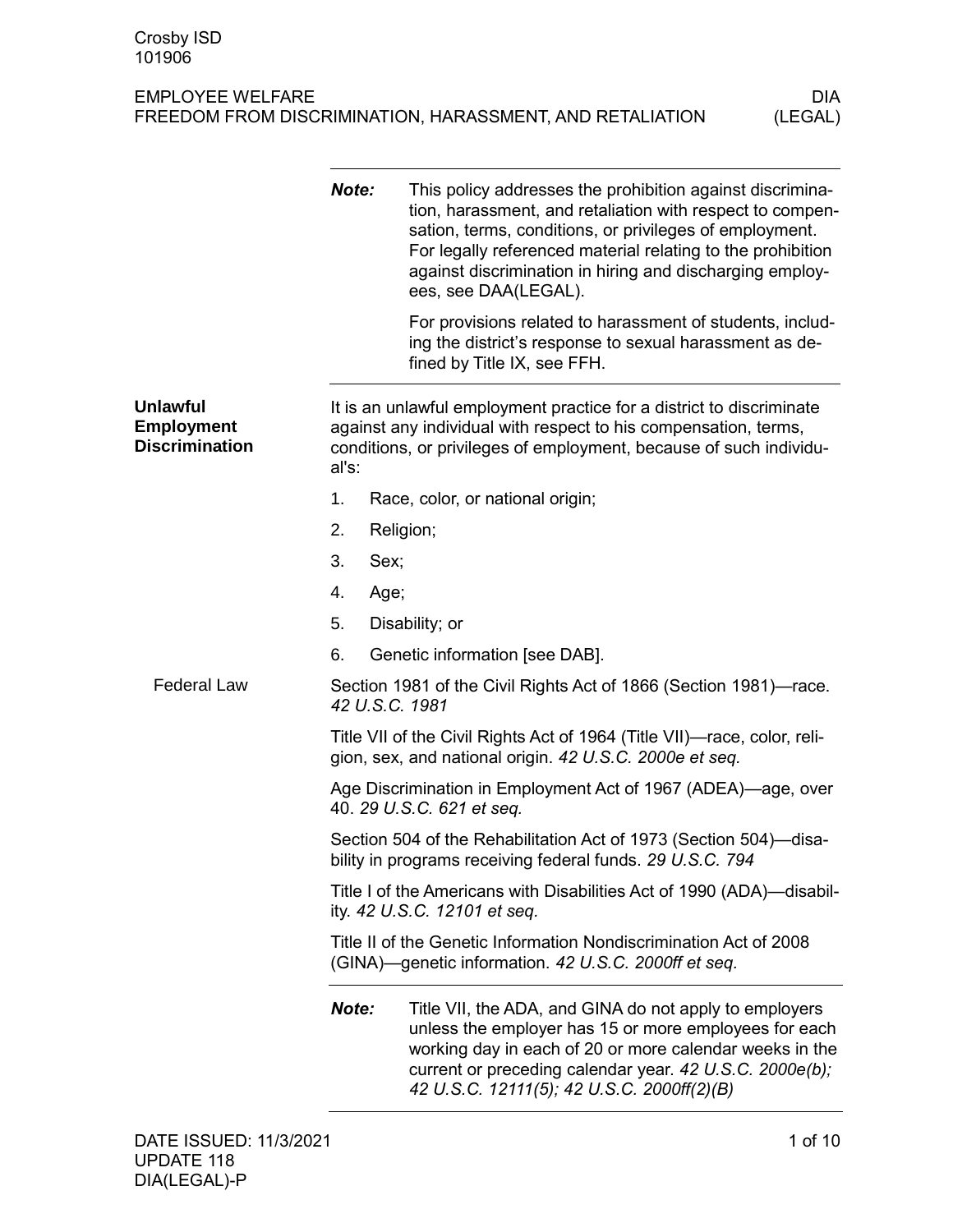| Crosby ISD                                  |                                                                                                                                                                                                                                                                                                                                                                                                                         |                                                                                                                                                                                                                                                                                                                                             |
|---------------------------------------------|-------------------------------------------------------------------------------------------------------------------------------------------------------------------------------------------------------------------------------------------------------------------------------------------------------------------------------------------------------------------------------------------------------------------------|---------------------------------------------------------------------------------------------------------------------------------------------------------------------------------------------------------------------------------------------------------------------------------------------------------------------------------------------|
| 101906                                      |                                                                                                                                                                                                                                                                                                                                                                                                                         |                                                                                                                                                                                                                                                                                                                                             |
| <b>EMPLOYEE WELFARE</b>                     |                                                                                                                                                                                                                                                                                                                                                                                                                         | <b>DIA</b><br>FREEDOM FROM DISCRIMINATION, HARASSMENT, AND RETALIATION<br>(LEGAL)                                                                                                                                                                                                                                                           |
| <b>State Law</b>                            | Texas Commission on Human Rights Act (TCHRA)—race, color,<br>disability, religion, sex, national origin, age, and genetic infor-<br>mation. Labor Code 21.051, .402                                                                                                                                                                                                                                                     |                                                                                                                                                                                                                                                                                                                                             |
|                                             |                                                                                                                                                                                                                                                                                                                                                                                                                         | State policy on employment of persons with disabilities. Human<br>Resources Code 121.003(f)                                                                                                                                                                                                                                                 |
| <b>Prohibition on</b><br><b>Retaliation</b> | A district may not discriminate against any employee or applicant<br>for employment because the employee or applicant has opposed<br>any unlawful, discriminatory employment practices or participated<br>in the investigation of any complaint related to an unlawful, discrim-<br>inatory employment practice. 29 U.S.C. 623(d) (ADEA); 42 U.S.C.<br>2000e-3(a) (Title VII); 42 U.S.C. 12203 (ADA); Labor Code 21.055 |                                                                                                                                                                                                                                                                                                                                             |
| <b>Harassment-Free</b><br>Workplace         | Harassment on the basis of a protected characteristic is a violation<br>of Title VII. A district has an affirmative duty, under Title VII, to<br>maintain a working environment free of harassment on the basis of<br>sex, race, color, religion, and national origin. 42 U.S.C. 2000e, et<br>seq.; 29 C.F.R. 1604.11(a), 1606.8(a)                                                                                     |                                                                                                                                                                                                                                                                                                                                             |
| Sexual Harassment                           | Unwelcome sexual advances, requests for sexual favors, and other<br>verbal or physical conduct of a sexual nature constitute sexual har-<br>assment when:                                                                                                                                                                                                                                                               |                                                                                                                                                                                                                                                                                                                                             |
|                                             | 1.                                                                                                                                                                                                                                                                                                                                                                                                                      | Submission to such conduct is made either explicitly or implic-<br>itly a term or condition of an individual's employment;                                                                                                                                                                                                                  |
|                                             | 2.                                                                                                                                                                                                                                                                                                                                                                                                                      | Submission to or rejection of such conduct by an individual is<br>used as the basis for employment decisions affecting such in-<br>dividual; or                                                                                                                                                                                             |
|                                             | 3.                                                                                                                                                                                                                                                                                                                                                                                                                      | Such conduct has the purpose or effect of unreasonably inter-<br>fering with an individual's work performance or creating an in-<br>timidating, hostile, or offensive working environment.                                                                                                                                                  |
|                                             |                                                                                                                                                                                                                                                                                                                                                                                                                         | Where employment opportunities or benefits are granted because<br>of an individual's submission to the employer's sexual advances or<br>requests for sexual favors, the employer may be held liable for un-<br>lawful sex discrimination against other persons who were qualified<br>for but denied that employment opportunity or benefit. |
|                                             |                                                                                                                                                                                                                                                                                                                                                                                                                         | 29 C.F.R. 1604.11(a), (f), (g); Labor Code 21.141                                                                                                                                                                                                                                                                                           |
|                                             | 21.142                                                                                                                                                                                                                                                                                                                                                                                                                  | An employer commits an unlawful employment practice if sexual<br>harassment of an employee occurs and the employer or the em-<br>ployer's agents or supervisors know or should have known that the<br>conduct constituting sexual harassment was occurring; and fail to<br>take immediate and appropriate corrective action. Labor Code     |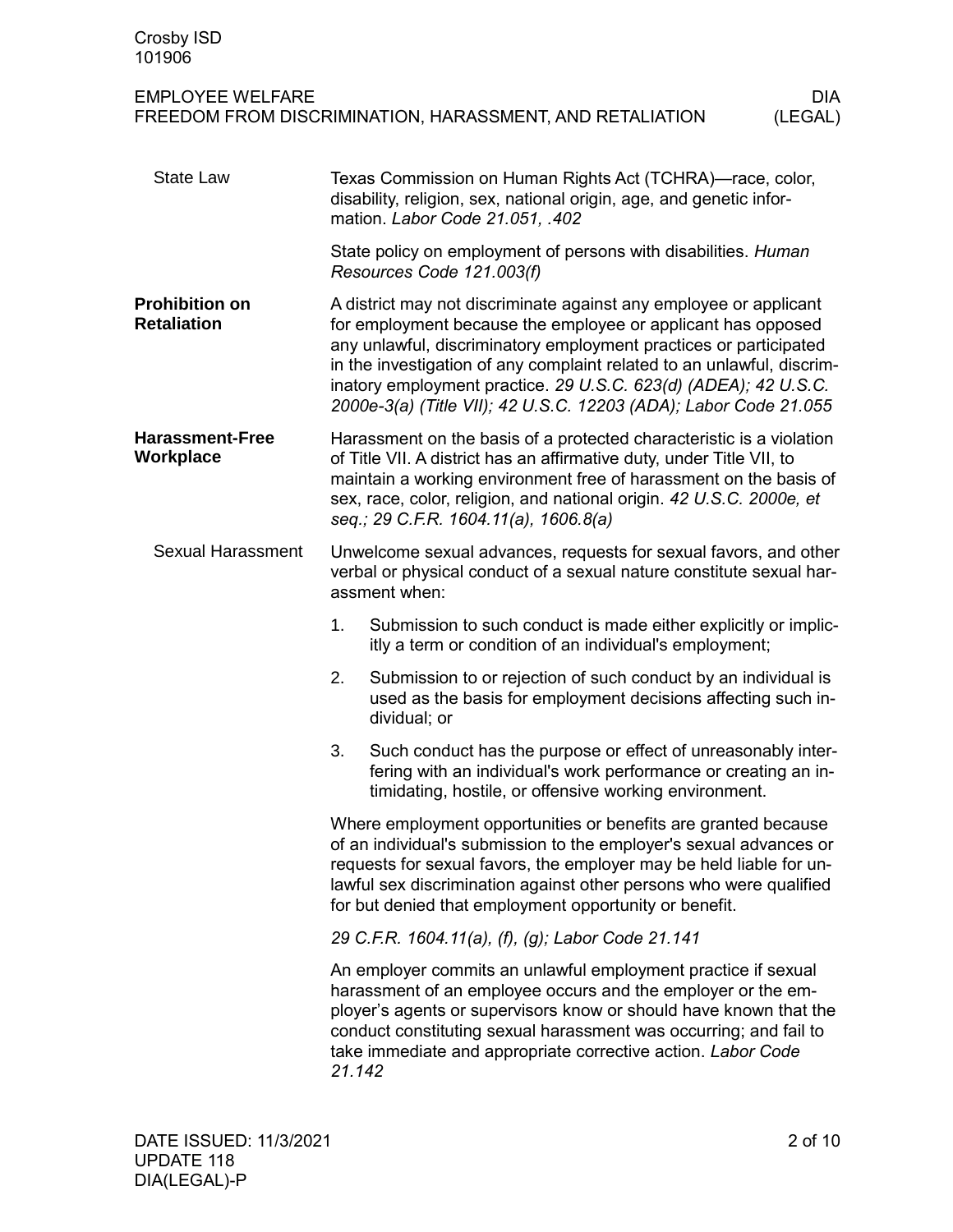| Same-Sex<br>Harassment                     |    | Same-sex sexual harassment constitutes sexual harassment.<br>Oncale v. Sundowner Offshore Services, Inc., 523 U.S. 75 (1998)                                                                                                                                                                                                               |
|--------------------------------------------|----|--------------------------------------------------------------------------------------------------------------------------------------------------------------------------------------------------------------------------------------------------------------------------------------------------------------------------------------------|
| Criminal<br>Offense-Official<br>Oppression |    | A public servant acting under color of the public servant's office or<br>employment commits an offense if the public servant intentionally<br>subjects another to sexual harassment.                                                                                                                                                       |
|                                            |    | A public servant acts under color of the public servant's office or<br>employment if the person acts or purports to act in an official ca-<br>pacity or takes advantage of such actual or purported capacity.                                                                                                                              |
|                                            |    | "Sexual harassment" means unwelcome sexual advances, re-<br>quests for sexual favors, or other verbal or physical conduct of a<br>sexual nature, submission to which is made a term or condition of<br>a person's exercise or enjoyment of any right, privilege, power, or<br>immunity, either explicitly or implicitly.                   |
|                                            |    | Penal Code 39.03(a)(3), (b), (c)                                                                                                                                                                                                                                                                                                           |
| <b>Unpaid Interns</b>                      |    | A district commits an unlawful employment practice if sexual har-<br>assment of an unpaid intern occurs and the district or its agents or<br>supervisors know or should have known that the conduct constitut-<br>ing sexual harassment was occurring, and fail to take immediate<br>and appropriate corrective action. Labor Code 21.1065 |
| Prohibition on<br>Use of Public<br>Funds   |    | A district may not use public money to settle or otherwise pay a<br>sexual harassment claim made against a person who is an elected<br>or appointed member of the board or an officer or employee of the<br>district. Local Gov't Code 180.008                                                                                             |
| National Origin<br>Harassment              |    | Ethnic slurs and other verbal or physical conduct relating to an indi-<br>vidual's national origin constitute harassment when this conduct:                                                                                                                                                                                                |
|                                            | 1. | Has the purpose or effect of creating an intimidating, hostile<br>or offensive working environment;                                                                                                                                                                                                                                        |
|                                            | 2. | Has the purpose or effect of unreasonably interfering with an<br>individual's work performance; or                                                                                                                                                                                                                                         |
|                                            | 3. | Otherwise adversely affects an individual's employment op-<br>portunities.                                                                                                                                                                                                                                                                 |
|                                            |    | 29 C.F.R. 1606.08(b)                                                                                                                                                                                                                                                                                                                       |
| Severe and<br>Pervasive                    |    | Harassment violates Title VII if it is sufficiently severe and perva-<br>sive to alter the conditions of employment. Pennsylvania State Po-<br>lice v. Suders, 542 U.S. 129 (2004)                                                                                                                                                         |
|                                            |    | Title VII does not prohibit all verbal and physical harassment in the<br>workplace. For example, harassment between men and women is<br>not automatically unlawful sexual harassment merely because the                                                                                                                                    |
|                                            |    |                                                                                                                                                                                                                                                                                                                                            |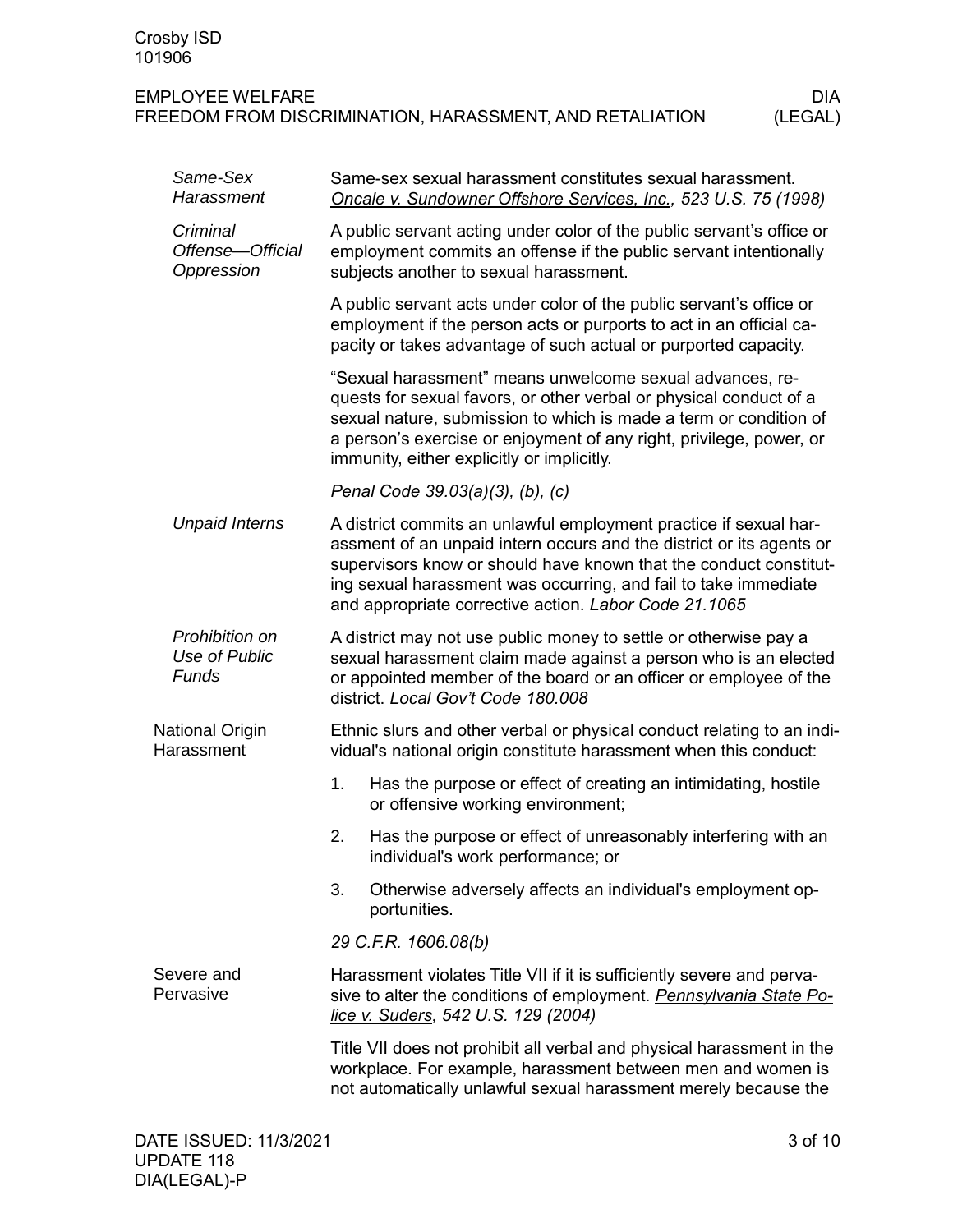| <b>EMPLOYEE WELFARE</b>                                  | DIA     |
|----------------------------------------------------------|---------|
| FREEDOM FROM DISCRIMINATION, HARASSMENT, AND RETALIATION | (LEGAL) |

|                                                             | words used have sexual content or connotations. Oncale v. Sun-<br>downer Offshore Services, Inc., 523 U.S. 75 (1998)                                                                                                                                                                                                                                                                                                                                                                                             |  |
|-------------------------------------------------------------|------------------------------------------------------------------------------------------------------------------------------------------------------------------------------------------------------------------------------------------------------------------------------------------------------------------------------------------------------------------------------------------------------------------------------------------------------------------------------------------------------------------|--|
| Prevention                                                  | A district should take all steps necessary to prevent unlawful har-<br>assment from occurring, such as affirmatively raising the subject,<br>expressing strong disapproval, developing appropriate penalties,<br>informing employees of their right to raise and how to raise the is-<br>sue of harassment under Title VII, and developing methods to sen-<br>sitize all concerned. 29 C.F.R. 1604.11(f)                                                                                                         |  |
| Responsibility for<br>Harassment by<br><b>Third Parties</b> | A district is responsible for acts of unlawful harassment by fellow<br>employees and by nonemployees if the district, its agents, or its su-<br>pervisory employees knew or should have known of the conduct,<br>unless the district takes immediate and appropriate corrective ac-<br>tion. 29 C.F.R. 1604.11(d), (e), 1606.8(d), (e)                                                                                                                                                                           |  |
|                                                             | When no tangible employment action is taken, a district may raise<br>the following affirmative defense:                                                                                                                                                                                                                                                                                                                                                                                                          |  |
|                                                             | 1.<br>That the district exercised reasonable care to prevent and<br>promptly correct any harassing behavior; and                                                                                                                                                                                                                                                                                                                                                                                                 |  |
|                                                             | 2.<br>That the employee unreasonably failed to take advantage of<br>any preventive or corrective opportunities provided by the em-<br>ployer or to avoid harm otherwise.                                                                                                                                                                                                                                                                                                                                         |  |
|                                                             | Burlington Industries, Inc. v. Ellerth, 524 U.S. 742 (1998); Faragher<br>v. City of Boca Raton, 524 U.S. 775 (1998)                                                                                                                                                                                                                                                                                                                                                                                              |  |
| <b>Religious</b><br><b>Discrimination</b>                   | The prohibition against discrimination on the basis of religion in-<br>cludes all aspects of religious observances and practice, as well as<br>religious belief, unless a district demonstrates that it is unable to<br>reasonably accommodate an employee's or prospective em-<br>ployee's religious observance or practice without undue hardship<br>to the district's business. "Undue hardship" means more than a de<br>minimus (minimal) cost. 42 U.S.C. 2000e(j); 29 C.F.R. 1605.2; La-<br>bor Code 21.108 |  |
| Burden on Free<br>Exercise                                  | A district may not substantially burden an employee's free exercise<br>of religion, unless the burden is in furtherance of a compelling gov-<br>ernmental interest and is the least restrictive means of furthering<br>that interest. Civ. Prac. & Rem. Code 110.003                                                                                                                                                                                                                                             |  |
| <b>Sex Discrimination</b><br>Pregnancy                      | The prohibition against discrimination because of sex includes dis-<br>crimination on the basis of pregnancy, childbirth, or related medical<br>conditions. A district shall treat women affected by pregnancy,<br>childbirth, or related medical conditions the same as other employ-<br>ees for all employment-related purposes, including receipt of bene-<br>fits under fringe benefit programs. 42 U.S.C. 2000e(k); 29 C.F.R.<br>1604.10; Labor Code 21.106                                                 |  |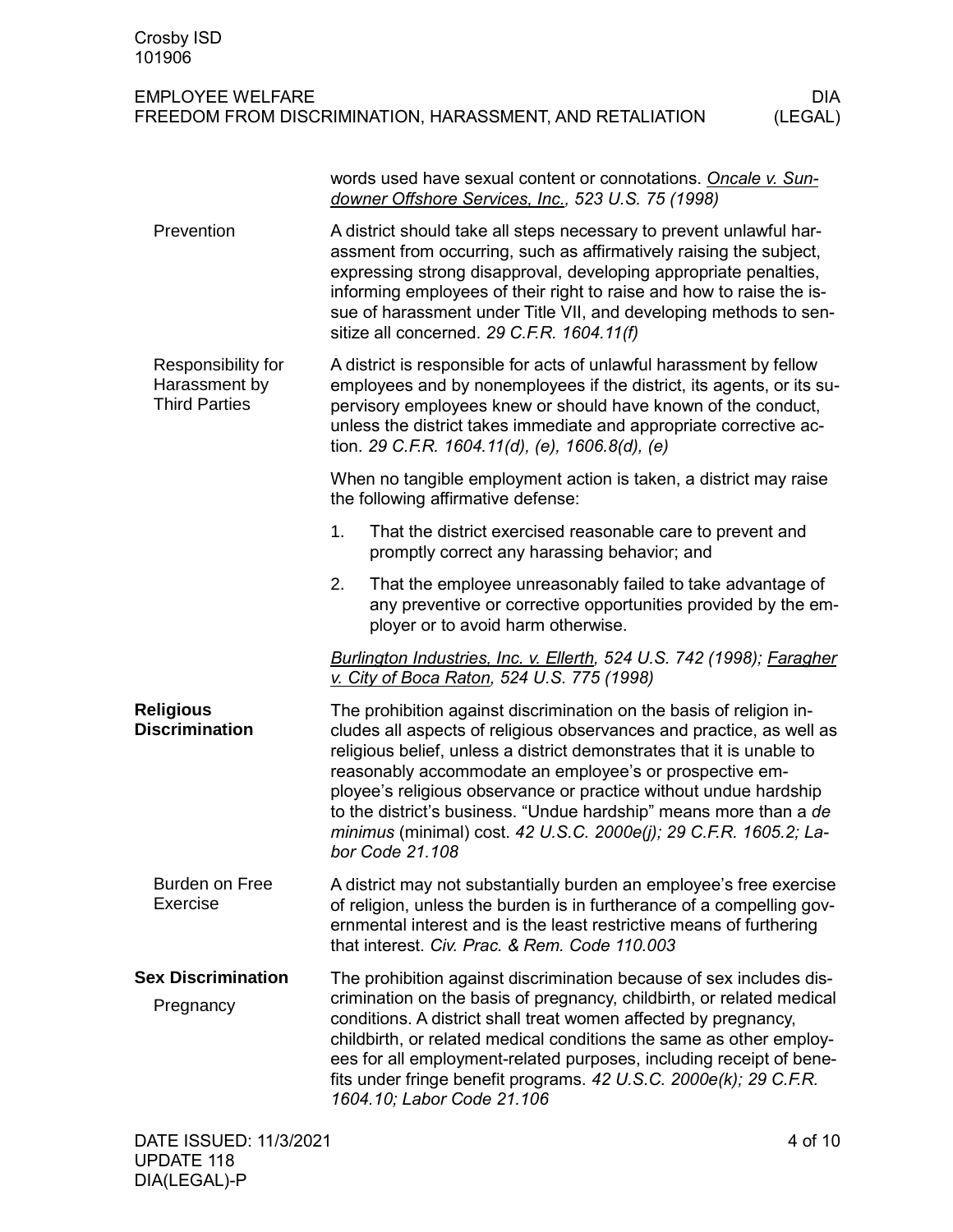| Crosby ISD<br>101906      |                                                                                                                                                                                                                                     |                 |
|---------------------------|-------------------------------------------------------------------------------------------------------------------------------------------------------------------------------------------------------------------------------------|-----------------|
| <b>EMPLOYEE WELFARE</b>   | FREEDOM FROM DISCRIMINATION, HARASSMENT, AND RETALIATION                                                                                                                                                                            | DIA.<br>(LEGAL) |
| Gay and<br>Transgender    | The prohibition against discrimination because of sex includes dis-<br>crimination on the basis of an individual being gay or transgender.<br>Bostock v. Clayton County, Georgia, 17-1618, 2020 WL 3146686,<br>(U.S. June 15, 2020) |                 |
| <b>Gender Stereotypes</b> | A district may not evaluate employees by assuming or insisting that<br>they match the stereotype associated with their group. Price Water-<br>house v. Hopkins, 490 U.S. 228 (1989)                                                 |                 |
| <b>Age Discrimination</b> | The prohibition against discrimination on the basis of age applies<br>only to discrimination against an individual 40 years of age or older.<br>29 U.S.C. 631; Labor Code 21.101                                                    |                 |
| <b>Bona Fide</b>          | A district may take an employment action on the basis of age pur-                                                                                                                                                                   |                 |

suant to a bona fide seniority system or a bona fide employee benefit plan. However, a bona fide employee benefit plan shall not excuse the failure to hire any individual and no such benefit plan shall require or permit the involuntary retirement of any individual because of age. *29 U.S.C. 623(f); Labor Code 21.102* Employee Benefit Plan

A district may not discriminate against a qualified individual on the basis of disability in job application procedures, hiring, advancement, or discharge of employees, compensation, job training, and other terms, conditions, and privileges of employment. *42 U.S.C. 12112(a); 29 C.F.R. 1630.4(b); Labor Code 21.051* **Disability Discrimination**

> In addition, each district that receives assistance under the Individuals with Disabilities Education Act (IDEA) must make positive efforts to employ, and advance in employment, qualified individuals with disabilities in programs assisted by the IDEA. *34 C.F.R. 300.177(b)*

The ADA and the TCHRA do not provide a basis for a claim that an individual was subject to discrimination because of the individual's lack of disability. *42 U.S.C. 12201(g); 29 C.F.R. 1630.4(b); Labor Code 21.005(c)* **Discrimination** Based on Lack of **Disability** 

"Disability" means:

- 1. An actual disability: a physical or mental impairment [see definition, below] that substantially limits one or more of an individual's major life activities;
- 2. A record of having such an impairment; or
- 3. Being regarded as having such an impairment.

An impairment that substantially limits one major life activity need not limit other major life activities in order to be considered a disability. An impairment that is episodic or in remission is a disability if it would substantially limit a major life activity when active.

Definition of **Disability**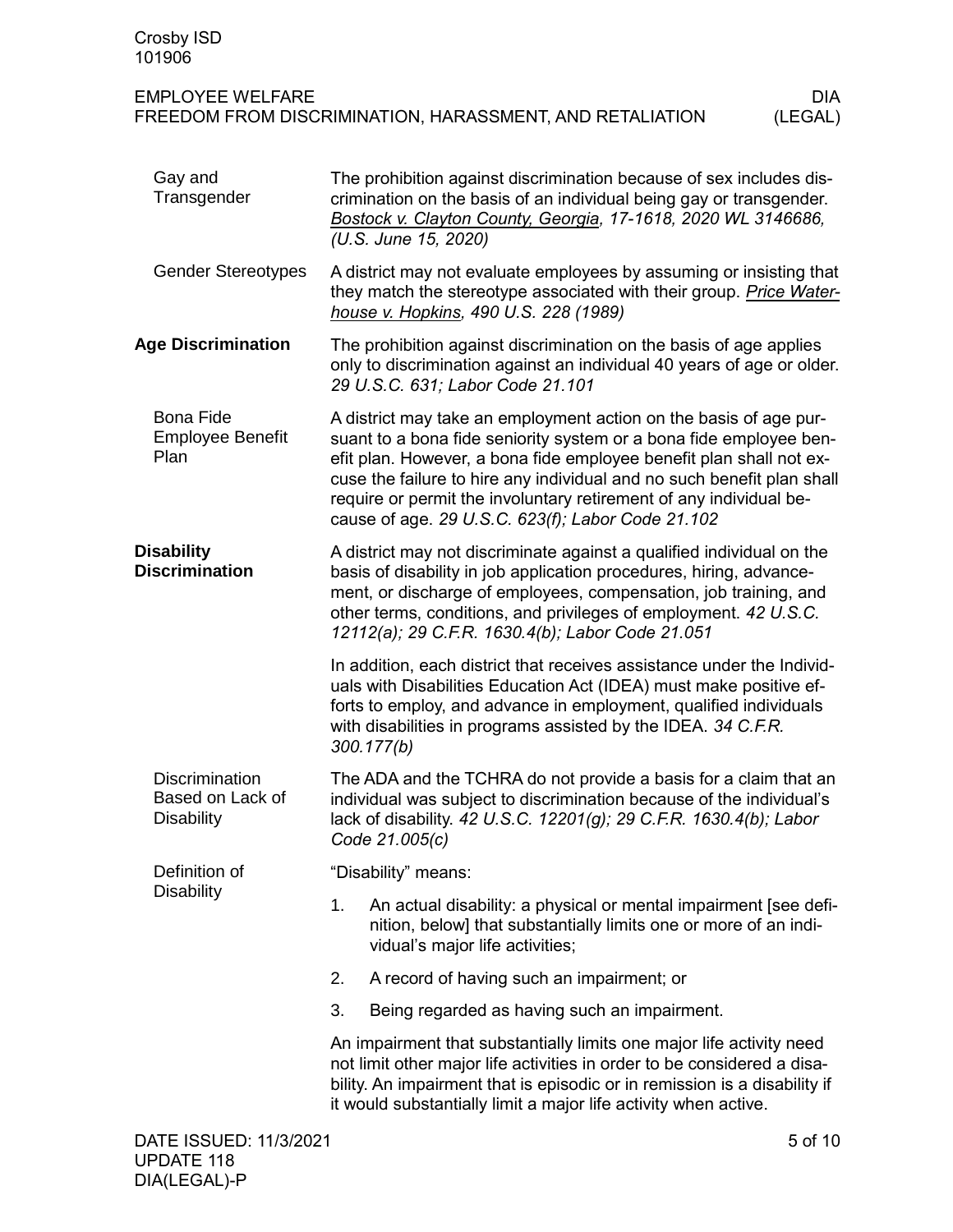| Crosby ISD<br>101906                     |                                                                                                                                                                                                                                                                                                                                                                                                      |  |
|------------------------------------------|------------------------------------------------------------------------------------------------------------------------------------------------------------------------------------------------------------------------------------------------------------------------------------------------------------------------------------------------------------------------------------------------------|--|
| <b>EMPLOYEE WELFARE</b>                  | <b>DIA</b><br>FREEDOM FROM DISCRIMINATION, HARASSMENT, AND RETALIATION<br>(LEGAL)                                                                                                                                                                                                                                                                                                                    |  |
| "Regarded as"<br>Having an<br>Impairment | An individual meets the requirement of being "regarded as" having<br>an impairment if the individual establishes that he or she has been<br>subjected to an action prohibited by the ADA because of an actual<br>or perceived physical or mental impairment whether or not the im-<br>pairment limits or is perceived to limit a major life activity.                                                |  |
| Transitory and<br>Minor                  | The "regarded as" prong of the definition does not apply to impair-<br>ments that are transitory or minor. A transitory impairment is one<br>with an actual or expected duration of six months or less. The<br>"transitory" exception does not apply to the "actual disability" or<br>"record of disability" prongs of the definition.                                                               |  |
| Mitigating<br><b>Measures</b>            | The determination of whether an impairment substantially limits a<br>major life activity shall be made without regard to the ameliorative<br>effects of mitigating measures, such as medication, medical sup-<br>plies, low-vision devices, prosthetics, hearing aids, mobility de-<br>vices, oxygen therapy, assistive technology, or learned behavioral<br>or adaptive neurological modifications. |  |
|                                          | The ameliorative effects of ordinary eyeglasses or contact lenses<br>shall be considered in determining whether an impairment substan-<br>tially limits a major life activity. Ordinary eyeglasses and contact<br>lenses are lenses that are intended to fully correct visual acuity or<br>to eliminate refractive error.                                                                            |  |
|                                          | 42 U.S.C. 12102(1), (3), (4); 29 C.F.R. 1630.2(g), (j)(1); Labor<br>Code 21.002, .0021                                                                                                                                                                                                                                                                                                               |  |
| <b>Other Definitions</b>                 | "Physical or mental impairment" means:                                                                                                                                                                                                                                                                                                                                                               |  |
| Physical or<br>Mental<br>Impairment      | 1.<br>Any physiological disorder or condition, cosmetic disfigure-<br>ment, or anatomical loss affecting one or more body systems,<br>such as neurological, musculoskeletal, special sense organs,<br>respiratory (including speech organs), cardiovascular, repro-<br>ductive, digestive, genitourinary, immune, circulatory, hemic,<br>lymphatic, skin, and endocrine; or                          |  |
|                                          | Any mental or psychological disorder, such as an intellectual<br>2.<br>disability (formerly termed "mental retardation"), organic brain<br>syndrome, emotional or mental illness, and specific learning<br>disabilities.                                                                                                                                                                             |  |

*29 C.F.R. 1630.2(h)*

"Major life activities" include caring for oneself, performing manual tasks, seeing, hearing, eating, sleeping, walking, standing, sitting, reaching, lifting, bending, speaking, breathing, learning, reading, concentrating, thinking, communicating, interacting with others, and working. *Major Life Activities*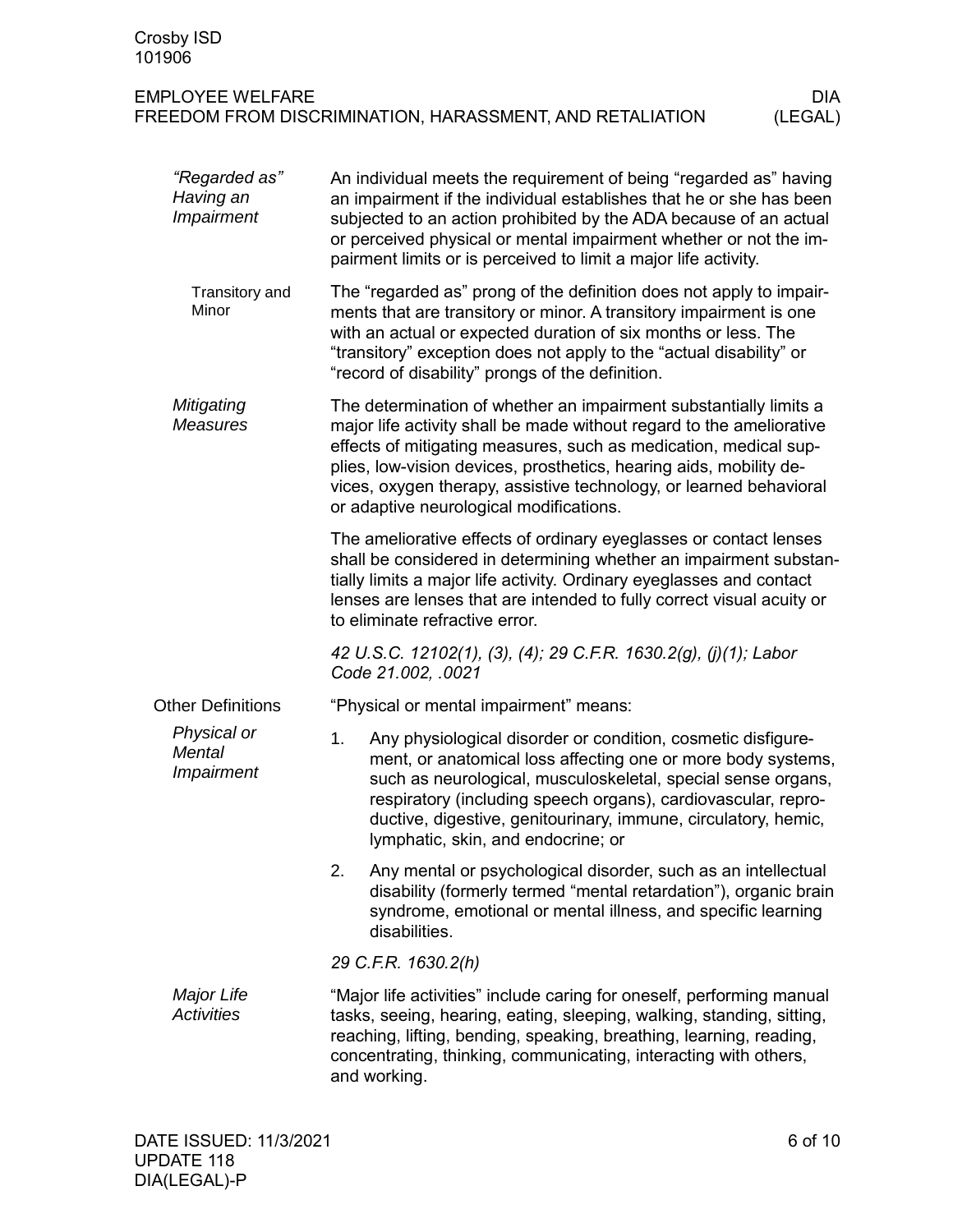|                              | "Major life activities" also include the operation of major bodily<br>functions, including functions of the immune system, special sense<br>organs and skin, normal cell growth, and digestive, genitourinary,<br>bowel, bladder, neurological, brain, respiratory, circulatory, cardio-<br>vascular, endocrine, hemic, lymphatic, musculoskeletal, and repro-<br>ductive functions. The operation of a major bodily function includes<br>the operation of an individual organ within the body system.                                                                                                                            |  |
|------------------------------|-----------------------------------------------------------------------------------------------------------------------------------------------------------------------------------------------------------------------------------------------------------------------------------------------------------------------------------------------------------------------------------------------------------------------------------------------------------------------------------------------------------------------------------------------------------------------------------------------------------------------------------|--|
|                              | 42 U.S.C. 12102(2); 29 C.F.R. 1630.2(i); Labor Code 21.002                                                                                                                                                                                                                                                                                                                                                                                                                                                                                                                                                                        |  |
| Qualified                    | "Qualified individual" means an individual who:                                                                                                                                                                                                                                                                                                                                                                                                                                                                                                                                                                                   |  |
| Individual                   | 1.<br>Satisfies the requisite skill, experience, education, and other<br>job-related requirements of the employment position such in-<br>dividual holds or desires; and                                                                                                                                                                                                                                                                                                                                                                                                                                                           |  |
|                              | 2.<br>With or without reasonable accommodation, can perform the<br>essential functions of such position. Consideration shall be<br>given to a district's judgment as to what functions of a job are<br>essential. A written job description prepared before advertis-<br>ing or interviewing applicants for the job is evidence of the<br>job's essential functions.                                                                                                                                                                                                                                                              |  |
|                              | 42 U.S.C. 12111(8); 29 C.F.R. 1630.2(m)                                                                                                                                                                                                                                                                                                                                                                                                                                                                                                                                                                                           |  |
| Reasonable<br>Accommodations | A district is required, absent undue hardship, to make a reasonable<br>accommodation to an otherwise qualified individual who meets the<br>definition of disability under the "actual disability" or "record of disa-<br>bility" prongs. A district is not required to provide a reasonable ac-<br>commodation to an individual who meets the definition of disability<br>solely under the "regarded as" prong. 42 U.S.C. 12112(b)(5);<br>29 C.F.R. 1630.2(o)(4), .9; 29 U.S.C. 794; 34 C.F.R. 104.11; Labor<br>Code 21.128 [See DBB regarding medical examinations and in-<br>quiries under the Americans with Disabilities Act] |  |
|                              | "Reasonable accommodation" includes:                                                                                                                                                                                                                                                                                                                                                                                                                                                                                                                                                                                              |  |
|                              | Making existing facilities used by employees readily accessi-<br>1.<br>ble to and usable by individuals with disabilities; and                                                                                                                                                                                                                                                                                                                                                                                                                                                                                                    |  |
|                              | 2.<br>Job restructuring, part-time or modified work schedules, reas-<br>signment to a vacant position, acquisition or modification of<br>equipment or devices, appropriate adjustment or modification<br>of examinations, training materials or policies, the provision of<br>qualified readers or interpreters, and other similar accommo-                                                                                                                                                                                                                                                                                       |  |

dations for individuals with disabilities.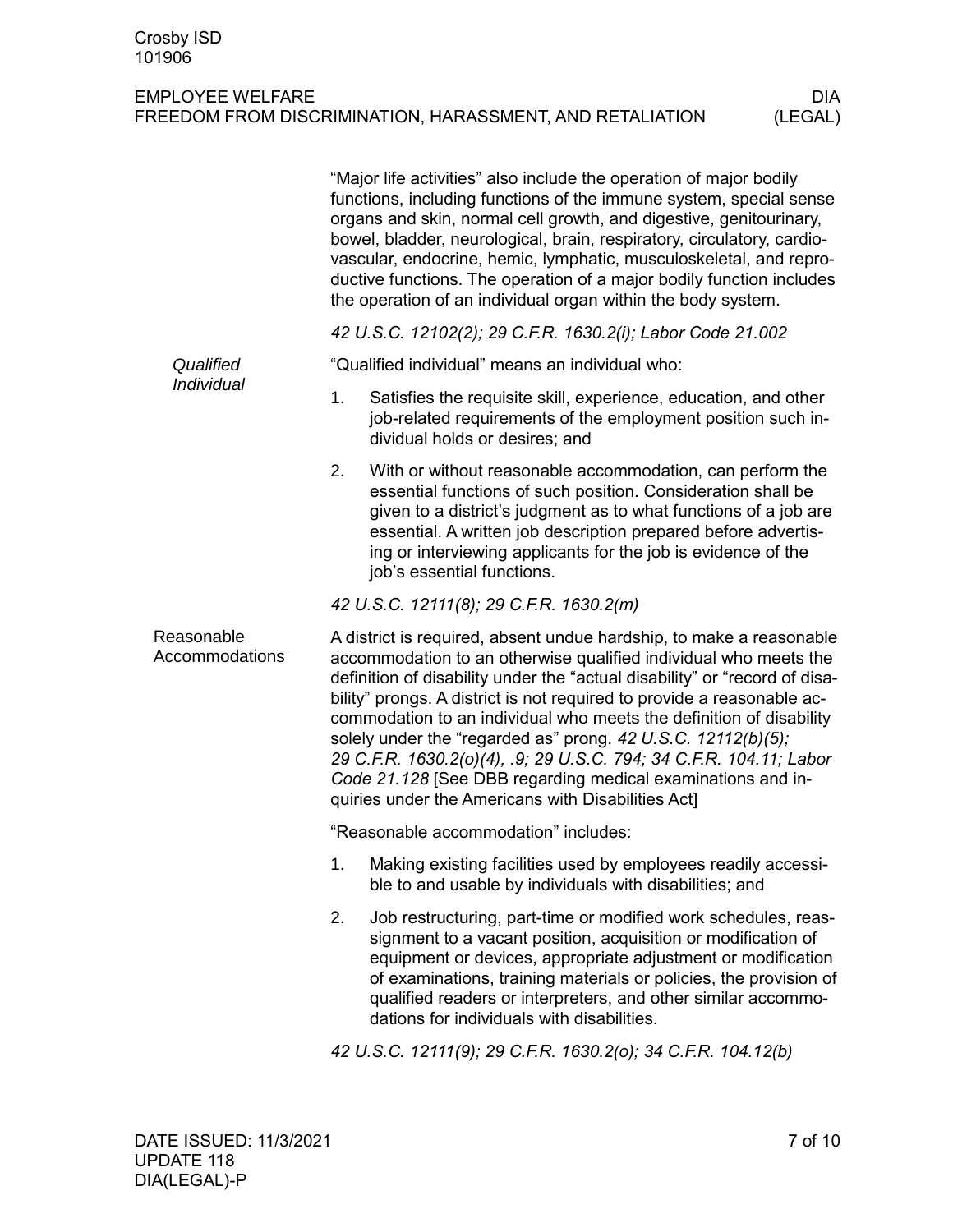## EMPLOYEE WELFARE<br>FREEDOM FROM DISCRIMINATION, HARASSMENT, AND RETALIATION (LEGAL) FREEDOM FROM DISCRIMINATION, HARASSMENT, AND RETALIATION

|                                             | "Undue hardship" means an action requiring significant difficulty or<br>expense when considered in light of the nature and cost of the ac-<br>commodation needed, overall financial resources of the affected fa-<br>cility and the district, and other factors set out in law. 42 U.S.C.<br>12111(10); 29 C.F.R. 1630.2(p); 34 C.F.R. 104.12(c)                                                                                                                                        |
|---------------------------------------------|-----------------------------------------------------------------------------------------------------------------------------------------------------------------------------------------------------------------------------------------------------------------------------------------------------------------------------------------------------------------------------------------------------------------------------------------------------------------------------------------|
| Discrimination<br>Based on<br>Relationship  | A district shall not exclude or deny equal jobs or benefits to, or oth-<br>erwise discriminate against, a qualified individual because of the<br>known disability of an individual with whom the qualified individual<br>is known to have a family, business, social, or other relationship or<br>association. 42 U.S.C. 12112(b)(4); 29 C.F.R. 1630.8; 34 C.F.R.<br>104.11                                                                                                             |
| Illegal Drugs and<br>Alcohol                | The term "qualified individual with a disability" does not include any<br>employee or applicant who is currently engaging in the illegal use<br>of drugs, when a district acts on the basis of such use.                                                                                                                                                                                                                                                                                |
| <b>Drug Testing</b>                         | A district is not prohibited from conducting drug testing of employ-<br>ees and applicants for the illegal use of drugs or making employ-<br>ment decisions based on the results of such tests.                                                                                                                                                                                                                                                                                         |
|                                             | 42 U.S.C. 12114(c), (d); Labor Code 21.002(6)(A) [See DHE]                                                                                                                                                                                                                                                                                                                                                                                                                              |
| <b>Alcohol Use</b>                          | The term "qualified individual with a disability" does not include an<br>individual who is an alcoholic and whose current use of alcohol<br>prevents the employee from performing the duties of his or her job<br>or whose employment, by reason of such current alcohol abuse,<br>would constitute a direct threat to property or the safety of others.<br>42 U.S.C. 12114(a); 29 U.S.C. 705(20)(C); 29 C.F.R. 1630.3(a);<br>28 C.F.R. 35.104; Labor Code 21.002(6)(A)                 |
| Qualification<br><b>Standards</b>           | It is unlawful for a district to use qualification standards, employ-<br>ment tests, or other selection criteria that screen out or tend to<br>screen out an individual with a disability or a class of individuals<br>with disabilities, on the basis of disability, unless the standard, test,<br>or other selection criteria, as used by the district, is shown to be job<br>related for the position in question and is consistent with business<br>necessity. 29 C.F.R. 1630.10(a) |
| Direct Threat to<br><b>Health or Safety</b> | As a qualification standard, a district may require that an individual<br>not pose a direct threat to the health or safety of other individuals<br>in the workplace. "Direct threat" means a significant risk to the<br>health or safety of the individual or others that cannot be eliminated<br>by reasonable accommodation. 42 U.S.C. 12111(3); 29 C.F.R.<br>1630.2(r); Labor Code 21.002(6)(B)                                                                                      |
| <b>Vision Standards</b><br>and Tests        | A district shall not use qualification standards, employment tests, or<br>other selection criteria based on an individual's uncorrected vision<br>unless the standard, test, or other selection criteria, as used by the<br>district, is shown to be job-related for the position in question and                                                                                                                                                                                       |
| DATE ISSUED: 11/3/2021                      | 8 of 10                                                                                                                                                                                                                                                                                                                                                                                                                                                                                 |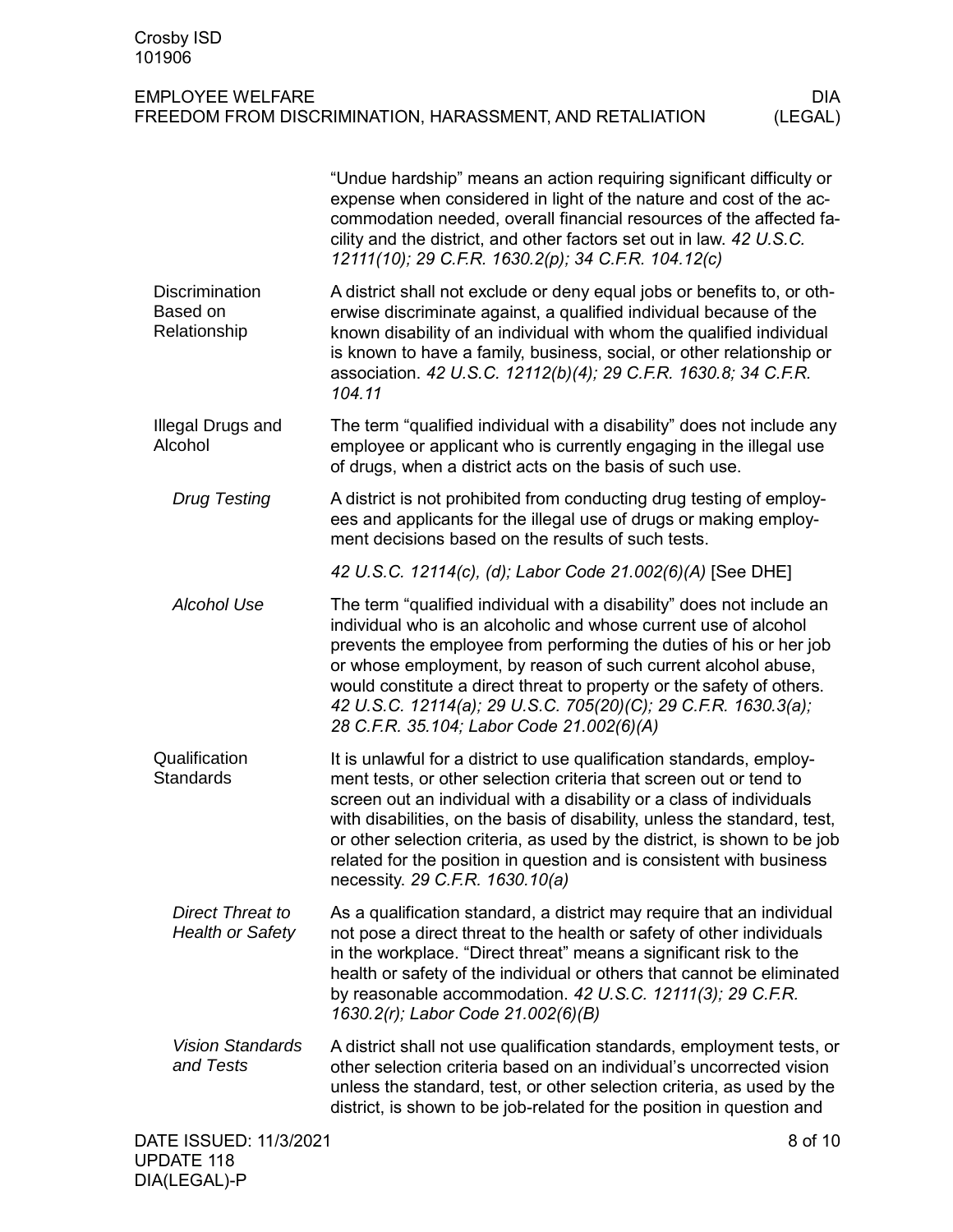| Crosby ISD<br>101906                                                                                         |                                                                                                                                                                                                                                                                                                                                                                                                                                                                                                                                                                                               |  |
|--------------------------------------------------------------------------------------------------------------|-----------------------------------------------------------------------------------------------------------------------------------------------------------------------------------------------------------------------------------------------------------------------------------------------------------------------------------------------------------------------------------------------------------------------------------------------------------------------------------------------------------------------------------------------------------------------------------------------|--|
| <b>EMPLOYEE WELFARE</b><br><b>DIA</b><br>(LEGAL)<br>FREEDOM FROM DISCRIMINATION, HARASSMENT, AND RETALIATION |                                                                                                                                                                                                                                                                                                                                                                                                                                                                                                                                                                                               |  |
|                                                                                                              | consistent with business necessity. 42 U.S.C. 12113(c); 29 C.F.R.<br>1630.10(b); Labor Code 21.115(b)                                                                                                                                                                                                                                                                                                                                                                                                                                                                                         |  |
| Communicable<br><b>Diseases</b>                                                                              | A district may refuse to assign or continue to assign an individual to<br>a job involving food handling if the individual has an infectious or<br>communicable disease that is transmitted to others through<br>handling of food. 42 U.S.C. 12113(e); 29 U.S.C. 705(20)(D); 29<br>C.F.R. 1630.16(e); Labor Code 21.002(6)(B)                                                                                                                                                                                                                                                                  |  |
| <b>Service Animals</b>                                                                                       | A district that is subject to the jurisdiction of Title I of the ADA (em-<br>ployment discrimination) or to Section 504 of the Rehabilitation Act<br>(employment discrimination) shall comply with the reasonable ac-<br>commodation requirements of those laws with respect to service<br>animals. [See Reasonable Accommodations, above]                                                                                                                                                                                                                                                    |  |
|                                                                                                              | A district that is not subject to either Title I or Section 504 shall<br>comply with Title II of the ADA (discrimination by public entity). An<br>employer that is subject to Title II shall comply with 28 C.F.R. Part<br>35, including the requirements relating to service animals at 28<br>C.F.R. 35.136 [see FBA].                                                                                                                                                                                                                                                                       |  |
|                                                                                                              | 28 C.F.R. 35.140                                                                                                                                                                                                                                                                                                                                                                                                                                                                                                                                                                              |  |
| <b>Title IX</b>                                                                                              | No person, on the basis of sex, shall be excluded from participation<br>in, denied the benefits of, or be subjected to discrimination by a<br>district receiving federal financial assistance. 20 U.S.C. 1681 [See<br>FB, FFH]                                                                                                                                                                                                                                                                                                                                                                |  |
| <b>Equal Pay</b>                                                                                             | A district may not pay an employee at a rate less than the rate the<br>district pays employees of the opposite sex for equal work on jobs<br>the performance of which require equal skill, effort, or responsibility<br>and which are performed under similar working conditions. This<br>rule does not apply if the payment is pursuant to a seniority sys-<br>tem, a merit system, a system that measures earnings by quantity<br>or quality of production, or a differential based on any other factor<br>other than sex. 29 U.S.C. 206(d) (Equal Pay Act); 34 C.F.R. 106.54<br>(Title IX) |  |
| <b>Grievance</b><br><b>Procedures</b><br>Section 504                                                         | A district that receives federal financial assistance and that em-<br>ploys 15 or more persons shall adopt grievance procedures that in-<br>corporate appropriate due process standards and that provide for<br>the prompt and equitable resolution of complaints alleging any ac-<br>tion prohibited by Section 504 of the Rehabilitation Act. 34 C.F.R.<br>$104.7(b)$ , .11                                                                                                                                                                                                                 |  |
| <b>ADA</b>                                                                                                   | A district that employs 50 or more persons shall adopt and publish<br>grievance procedures providing for prompt and equitable resolution<br>of complaints alleging any action that would be prohibited by the<br>ADA. 28 C.F.R. 35.107, .140                                                                                                                                                                                                                                                                                                                                                  |  |